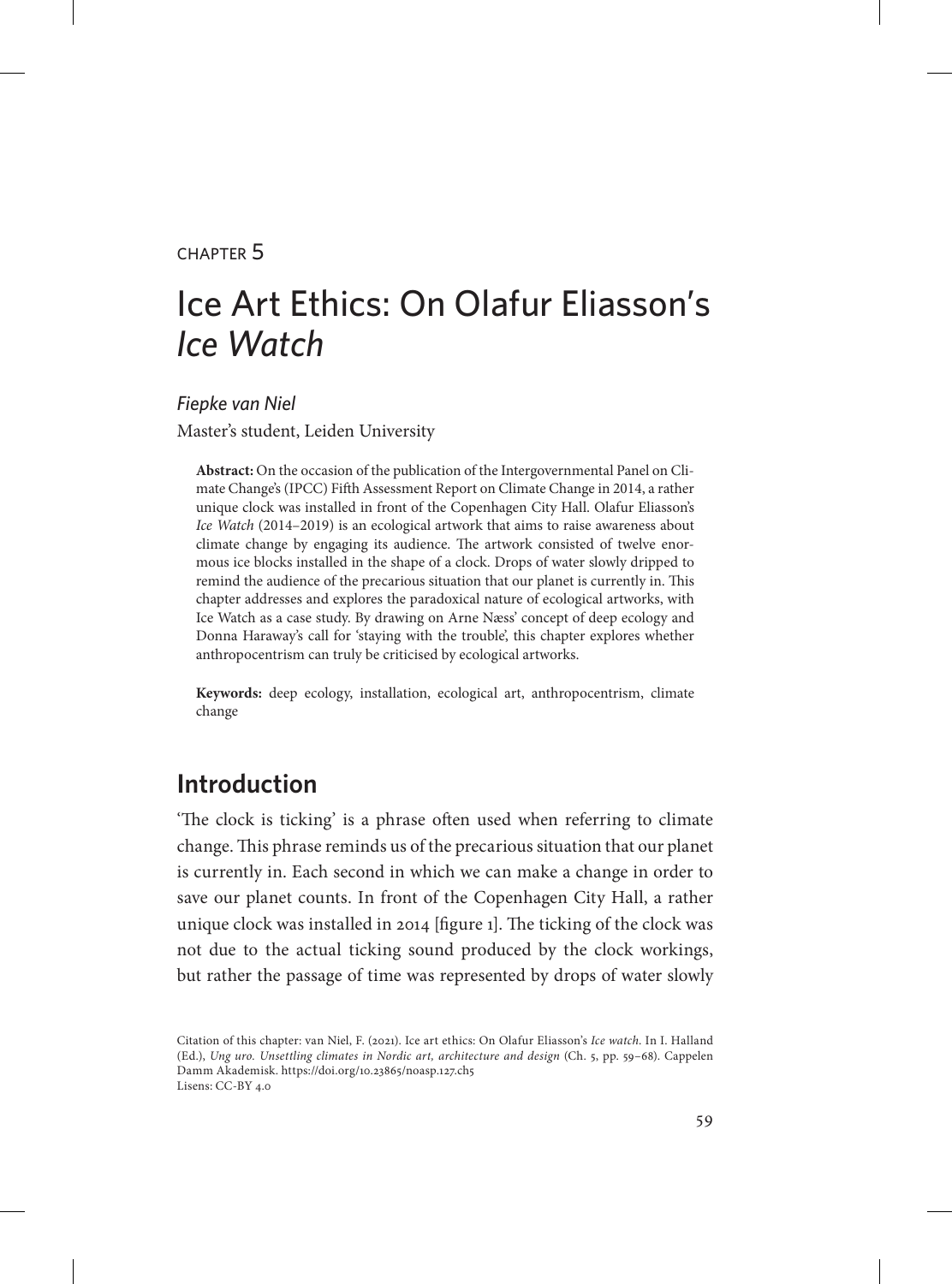

**Figure 1.** Olafur Eliasson. (2014). *Ice Watch* [twelve large ice blocks installed in front of the City Hall in Copenhagen]. neugerriemschneider, Berlin. Photo: Anders Sune Berg. Courtesy of the artist; neugerriemschneider, Berlin; Tanya Bonakdar Gallery, New York/Los Angeles © 2014 Olafur Eliasson. The image is not covered by the CC-BY license and cannot be reused without permission.

dripping from twelve ice blocks which were installed in the shape of a clock.

Each person passing by was invited to touch or taste the cold and melting surface of the ice blocks [figure 2]. This haptic sensation brought the audience in direct contact with the decay of large ice blocks, which were removed from their natural habitat in Greenland and transported to Copenhagen [figure 3]. On the occasion of the installation of this conceptual clock, the following was uttered: 'Art can engage people, far better than science can. Science is fascinating, but art can touch something inside us which is hard to describe' (Studio Olafur Eliasson, 2014c).

Those were the words of geologist Minik Rosing, who created the artwork *Ice Watch* in cooperation with Danish-Icelandic artist Olafur Eliasson. The 12 ice blocks represent, as Eliasson describes, an 'ice parliament. A little parliament of ice, who [sic] needs to agree on something' (Studio Olafur Eliasson, 2014c). *Ice Watch* was installed on the occasion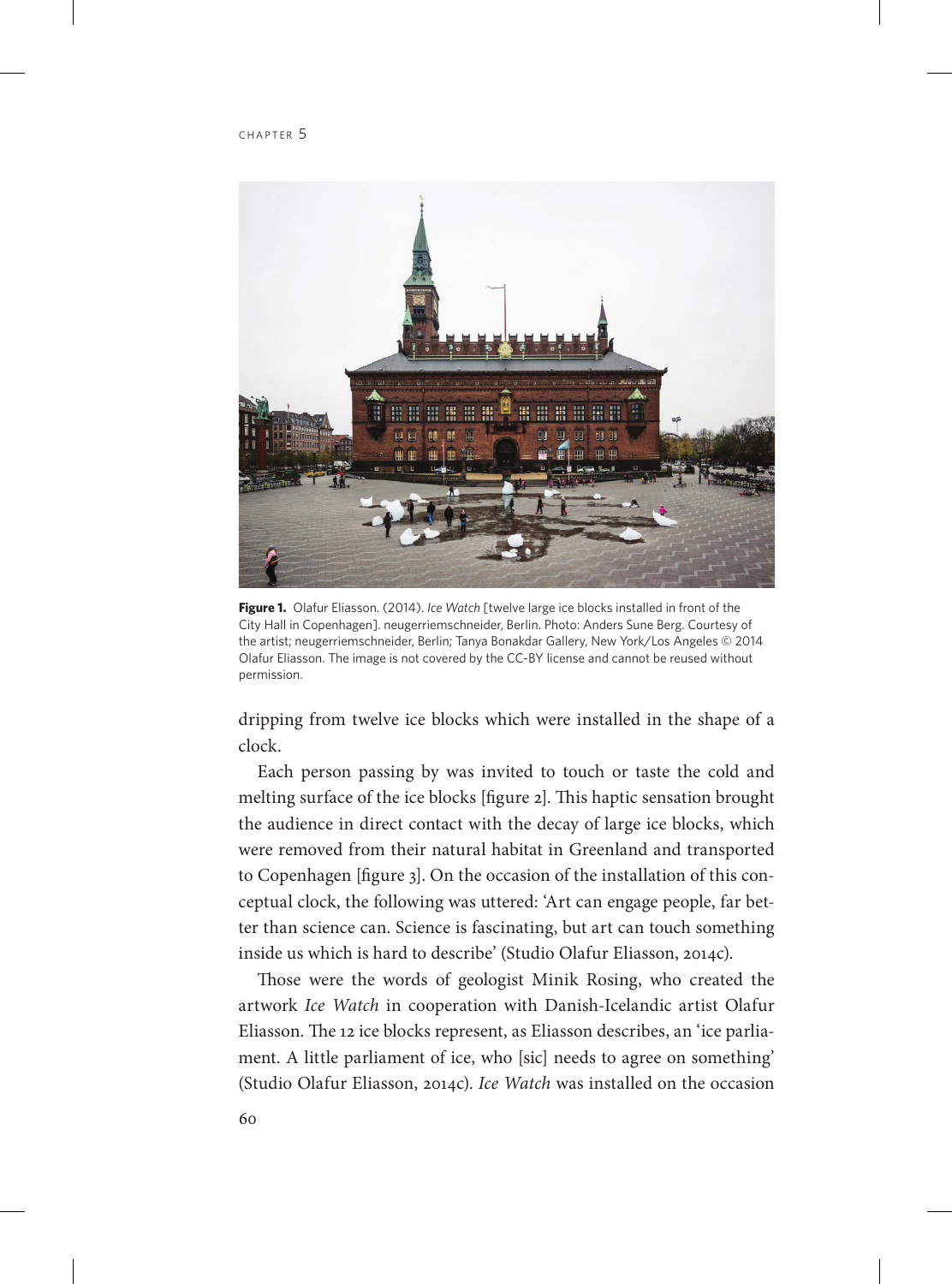

**Figure 2.** Olafur Eliasson. (2014). *Ice Watch* [twelve large ice blocks installed in front of the City Hall in Copenhagen]. neugerriemschneider, Berlin. Photo: Anders Sune Berg. Courtesy of the artist; neugerriemschneider, Berlin; Tanya Bonakdar Gallery, New York/Los Angeles © 2014 Olafur Eliasson. The image is not covered by the CC-BY license and cannot be reused without permission.

of the publication of the IPCC's Fifth Assessment Report on Climate Change (Studio Olafur Eliasson, 2014b).

The power of art to engage people is supposed to be articulated in *Ice Watch* by the fact that the spectators can experience the melting of the ice with their senses and should thereby be engaged to gain an increasing awareness of climate change and of the decay of the Greenland ice sheet.<sup>1</sup> The decay of this ice sheet due to our current climate crisis is something that can rarely be experienced first-hand; our knowledge of this situation is mostly constructed by scientific publications, photographs, digitally generated images and the news. By confronting the public directly with

<sup>1</sup> *Ice Watch* was also installed in Paris in 2015 and in London from December 2018 to January 2019. Both instalments took place within the realm of important happenings in relation to climate change, such as the UN Climate Conference COP21 in Paris.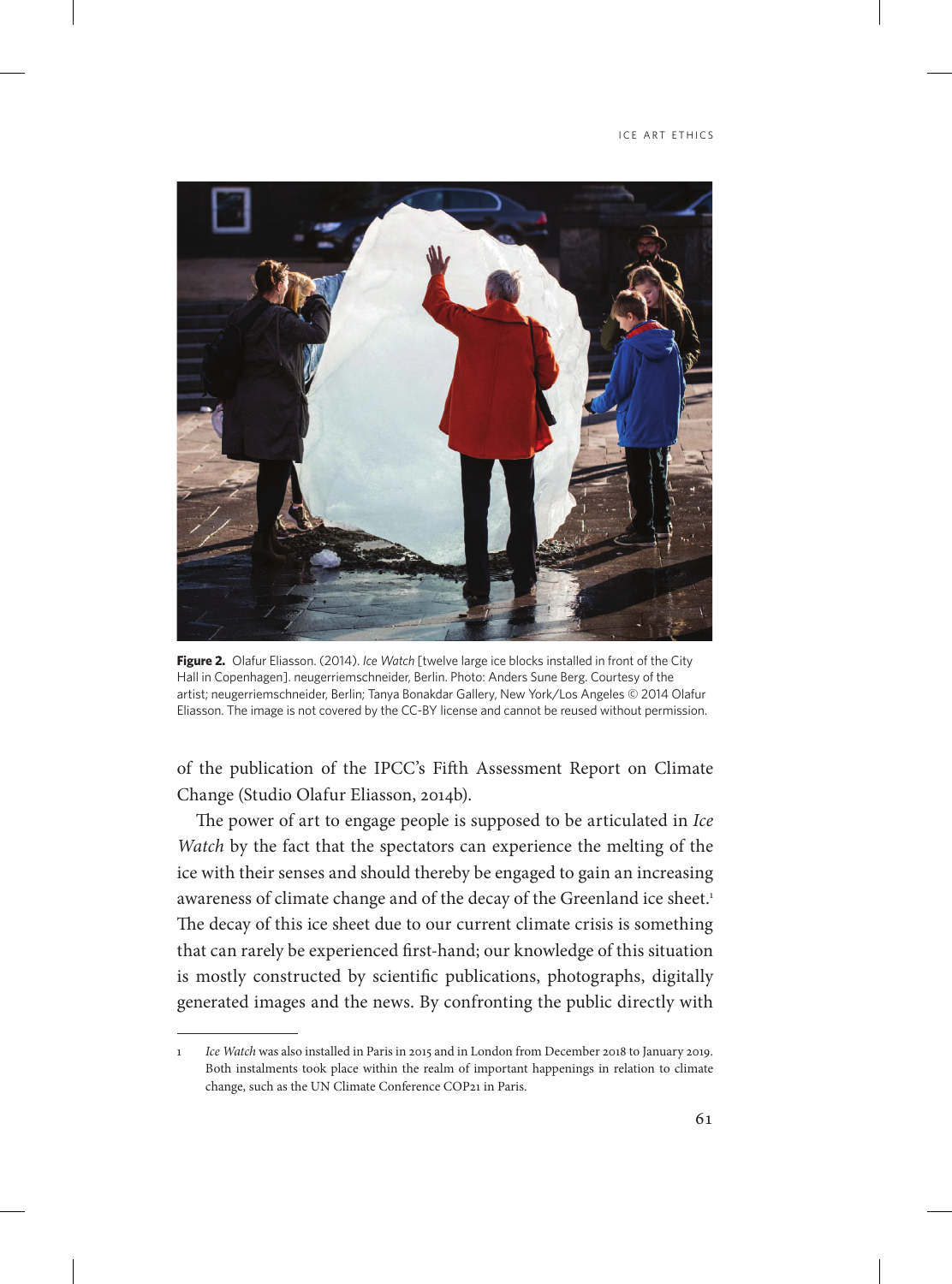

Figure 3. Spread from Ice Watch Paris newspaper, published by Studio Olafur Eliasson, 2014. Courtesy of the artist; neugerriemschneider, Berlin; Tanya Bonakdar Gallery, New York/Los Angeles © 2014 Olafur Eliasson. The image is not covered by the CC-BY license and cannot be reused without permission.

the melting of the ice, Eliasson hopes to transform climate knowledge into climate action, as he stated regarding the instalment of *Ice Watch* in London in 2018 (Yalcinkaya, 2018).

The public interaction with the ice was the main purpose of installing the artwork in a public space, and engaging people—as Minik Rosing described the effect of the artwork in Copenhagen—was something that the artwork certainly did: the ice was gazed at, touched, sniffed and even tasted. However, despite Eliasson's intentions, this rather utopian motivation arguably conflicts with the production process of the artwork and the deeper philosophical considerations that this artwork can be connected to. Even though the effects of *Ice Watch* on its audience can never be measured exactly, the confrontation of enormous melting ice blocks in a politically charged location would undoubtedly raise awareness, or at least remind people, of the hazardous condition of the Greenland ice sheet.

However, despite Eliasson's intentions to foster a more critical ecological consciousness, *Ice Watch* doesn't seem to overcome the manifold paradoxicality that is almost inherent to eco art or environmental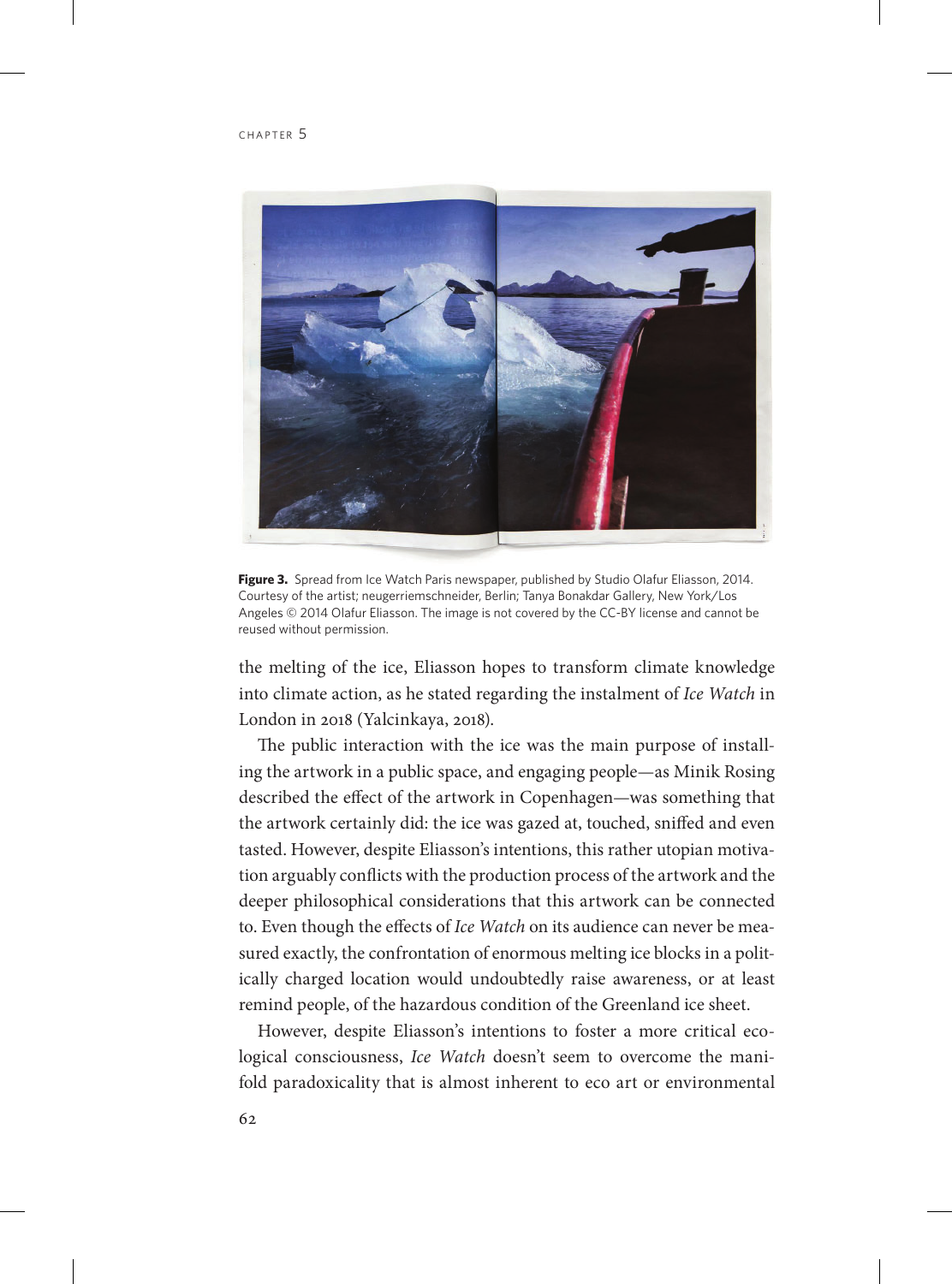art. An important example of this paradox is the carbon footprint of the production of artworks that aim to criticise the carbon footprint of society.2 In this case, artworks that aim to critically address unethical choices that lead to environmental destruction merely mimic unethical behaviour and contribute to climate destruction. Nonetheless, art, as something that is predominantly human-made, can hardly escape anthropocentric unethicality. Still, this does not necessarily mean that artworks cannot succeed in pointing out and stressing the dangers of human impact on the environment.

Even though I do not aim to entirely situate *Ice Watch* in the broad discussion of environmental art, this text will deconstruct the paradoxical nature of *Ice Watch* as an environmental artwork. By drawing on the philosophical value base of deep ecology, as well as implementing arguments from Donna Haraway's notion of 'staying with the trouble', I aim to situate *Ice Watch* as an artwork that was produced with questionable ethical values similar to those that brought us into a climate crisis, while at the same time being able to raise awareness about those exact same values.

### **Natural Interventions**

It is important to understand *Ice Watch* in relation to other environmental artworks by Eliasson. Like *Ice Watch*, his artworks' stimulating environmental consciousness are all a result of environmental intervention. These interventions consist of interruption and claiming of space, and secondly, of an interruption and claiming of nature and ecological processes.

*Green River* (1998), a relatively early artwork in the oeuvre of Eliasson, serves as a clear example. This artwork could be signified as an intervention due to the fact that here Eliasson claimed and interrupted the appearance of rivers in different cities. The colour of the rivers was transformed into green by using water-soluble dye. According to the artist, the sudden green colour of the river would serve as a catalyst to trigger heightened awareness of one's surroundings (Studio Olafur Eliasson, 2014a).

<sup>2</sup> The carbon footprint of art, not solely ecological or environmental art, and methods to battle the carbon footprint of the artworld were discussed at Art Basel 2019 during the talk *The Carbon Footprint of the Art World*.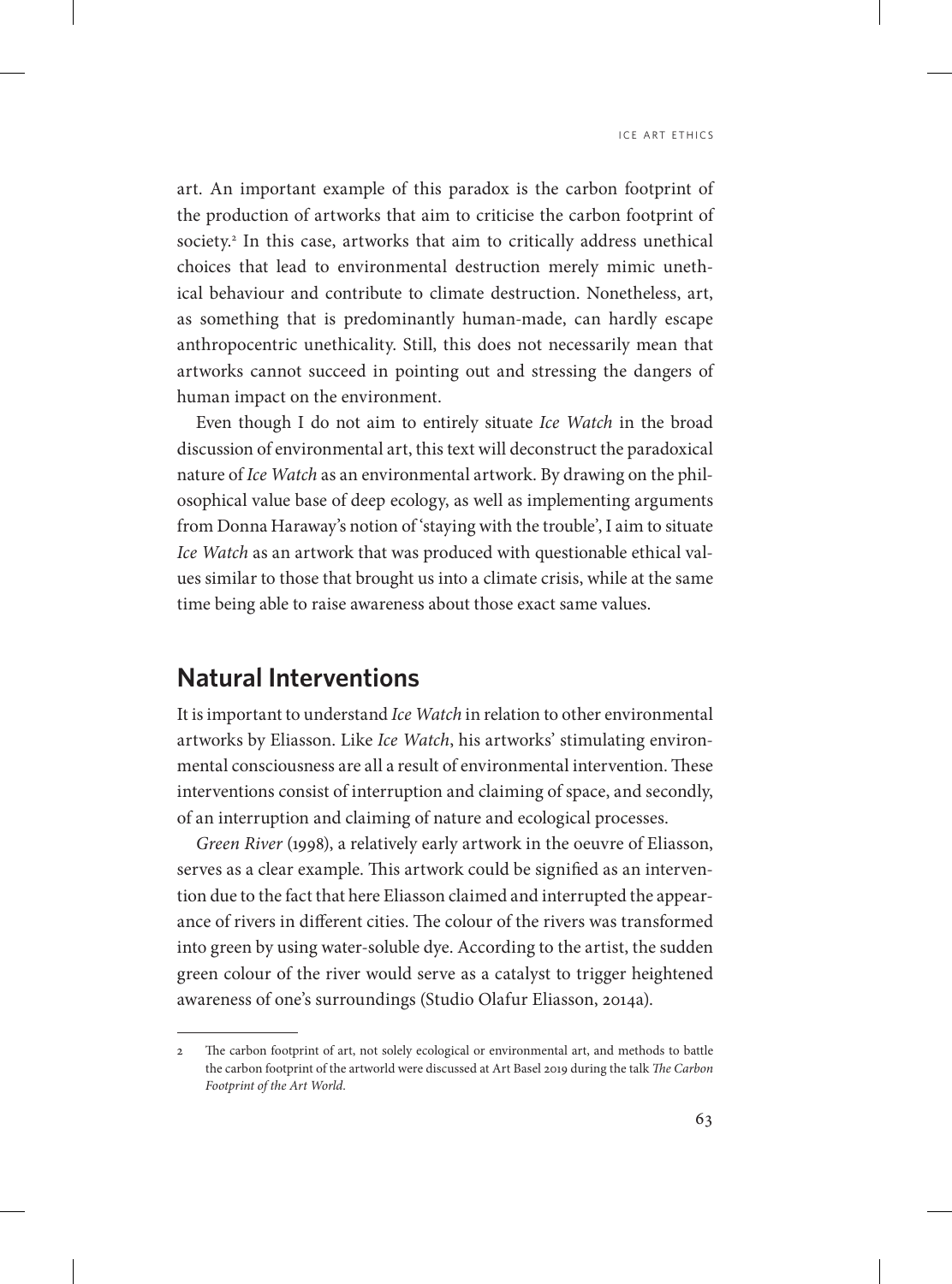For the installation of *Riverbed* (2014), which was created by Eliasson for the Louisiana Museum of Modern Art in Copenhagen, the artist collected enormous amounts of stones and sand in order to install a landscape including a water stream inside the museum space. The production process of the artwork, for which Eliasson extracted his material directly from nature, could once again be regarded as claiming, and therefore intervening in, nature and natural processes. The contrast between the walls of the white cube museum building and the floor covered by stones and water is again supposed to heighten consciousness of one's natural environment (Studio Olafur Eliasson, 2014d).

However, if we develop the connection between the concept of an intervention and the nature of an artwork like *Riverbed*, the act of extracting the material directly from nature by the artist could also be regarded as an intervention in nature itself. A similar type of intervention underlies an artwork like *Ice Watch.* This becomes apparent in a video in which the production of Eliasson's artwork *Your Waste of Time* (2006) is documented.

*Your Waste of Time* is similar to *Ice Watch*, but here Eliasson placed ice blocks from Iceland in an exhibition space at MoMA PS1 in New York City. In this video, a local Icelandic farmer, who was commissioned for the job by Eliasson, removes ice blocks from their natural habitat on an Icelandic beach (Studio Olafur Eliasson, 2016). By creating these artworks, Eliasson is claiming nature and intervening in natural processes. It can be argued that, by bending nature to his will, Eliasson exploited the ice blocks for the benefit of museum visitors and his own artistic practice. Eliasson's artistic interventions could be regarded as acts that are deeply rooted in anthropocentrism.

However, it is important to provide this analysis of a part of Olafur Eliasson's oeuvre with nuance. While intervening in natural processes, Eliasson does not necessarily resort to destructive behaviour that influences the natural environments that he works with directly. By using water-soluble dye in *Green River*, Eliasson made sure to respect the ecosystems of the different rivers that served as the location for his artwork. In the case of *Ice Watch*, the artist merely transported giant ice blocks that were already melting in Greenland, and would only continue this process while installed in Copenhagen. Eliasson's artworks that could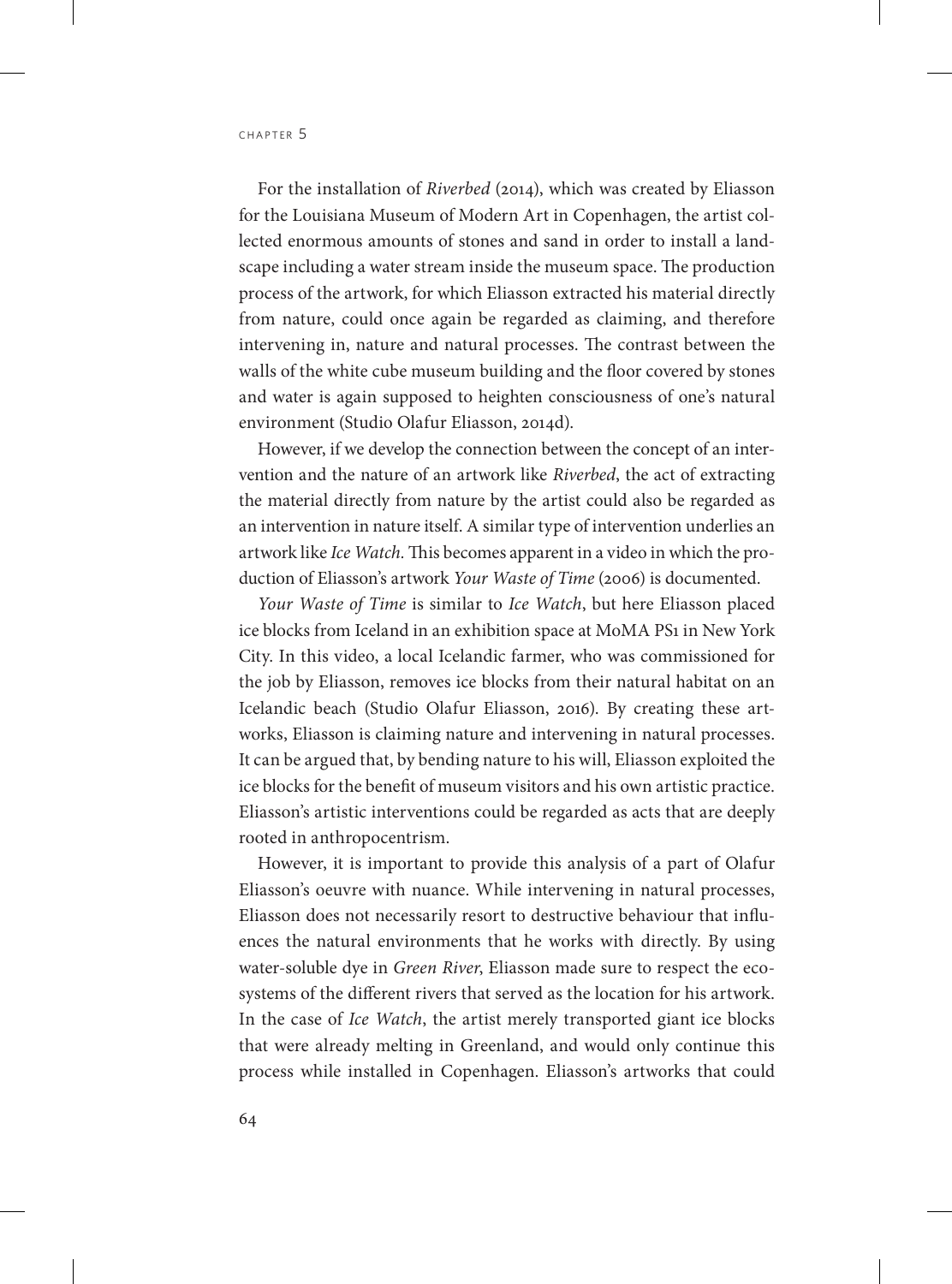be signified as interventions, including *Ice Watch*, thus interrupt natural processes, but do not necessarily destruct them. The interventions raise awareness of our natural environment and lay bare different processes of climate change, which were preceded by destructive human behaviour.

# **Deep Ecology**

In the 1970s, one of the foremost Norwegian philosophers of the 20th century and the founder of the eco-philosophical movement, Arne Næss, considered human behaviour to be a catalyst for the deterioration of the biosphere. Næss' article 'The Shallow and Deep Ecology Movement'—which he presented at the 3rd World Future Research Conference in Bucharest in 1972—later became one of the most influential articles for environmental ethics (Anker, 2008, p. 56).

In this text, Næss argued that there are two movements connected to the new powerful catchword 'ecology,' one shallow and one deep. According to Næss, the only correct movement in order to fight climate change is that of deep ecology, in which researchers aim to combat depletion and pollution by addressing the causes on a larger and deeper scale. This deeper scale refers to, for example, addressing power structures as well as different lifestyles that cause acts of pollution and depletion. It means that the complete societal structures that lie at the base of human behaviour have to change drastically. The *shallow* ecology movement, on the contrary, is merely focused on combating depletion and pollution without paying attention to the underlying ethical value base (Næss, 1972/2008, pp. 59–60).

The two movements (in the way that Næss addressed them in his iconic text), differ in their approach towards organisms other than humans. Namely, a central keyword in deep ecology is *systemic orientation*. This notion relates to thinking in larger biological systems, in which all organisms are related to each other and dependent on each other. Systemic thinking functions in ecology as a way of understanding that all organisms take part in a greater whole. According to Næss, all organisms bear intrinsic relations to each other, which means that one organism is not able to exist without the other. Organisms do not exist as independent entities, Næss concludes (Næss, 1972/2008, pp. 59–60).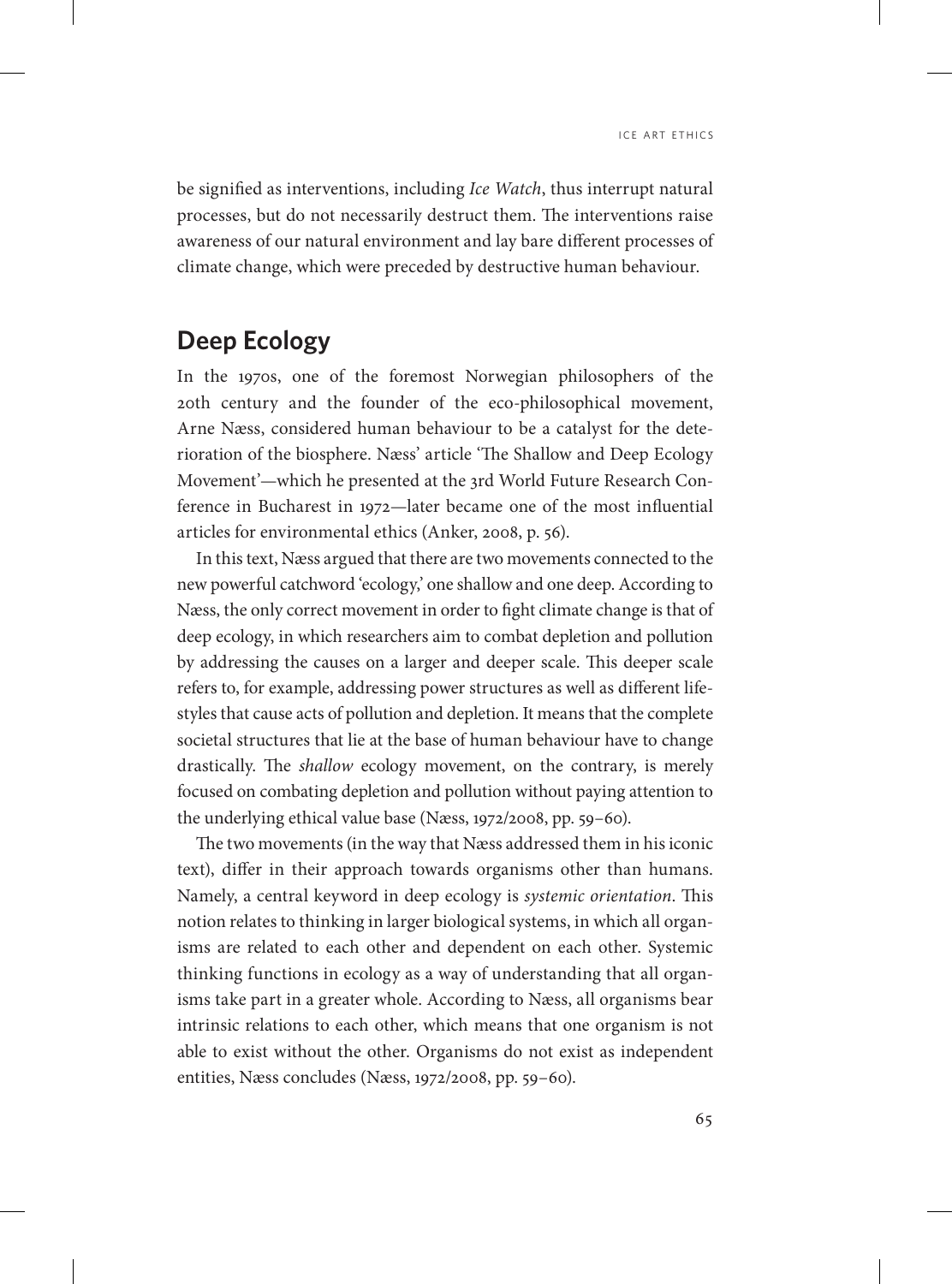Moreover, Næss coins the idea of *biospherical egalitarianism*, which refers to the belief that an ecological fieldworker should bear a deep-rooted respect for every form of life without any hierarchical presumptions. The eco-philosophical ideas of deep ecology claim the 'equal right to live and to blossom' (Næss, 1972/2008, p. 61). Yet Næss radically stressed the following:

Restricting this right to human beings is an anthropocentrism with damaging effects upon the quality of life of humans themselves. This quality depends in part upon the deep satisfaction we receive from the close partnership, the symbiosis, with other forms of life. The attempt to ignore our dependence and to establish a master–slave role has contributed to the alienation of man from himself. (Næss, 1972/2008, p. 61)

The eco-philosophical movement of deep ecology breaks with so-called anthropocentrism, that is, the idea that the human species has a superior position in the ecosystem (Næss, 1972/2008, p. 62). The deep-rooted respect that Næss advocates is also manifested in the importance of diversity in forms and ways of life to which the deep ecology movement assigns great importance. Diversity in ways of life is of great benefit to the lives of all organisms including human beings, and thus of benefit to our natural environment.3

Since the writings of the Norwegian philosopher are predominantly philosophical, the idea of *deep ecology* does not provide a scientific model that tells us which exact actions would result in combating the climate crisis. It does, however, provide philosophical grounds for a change of attitude towards our natural environment. An attitude that radically breaks with anthropocentrism could consequently lead to less destructive and more eco-friendly human behaviour.

<sup>3</sup> Although deep ecology was first articulated in 1972, it could still be regarded as being highly relevant for eco-philosophy. For example, Næss' thoughts regarding biospherical egalitarianism have been of great influence on post-humanist theories. Jane Bennett's influential book *Vibrant Matter*, which was published in 2010, adopted Næss' rejection of anthropocentrism by ascribing agency to the lives of inanimate beings. Post-humanism also distances itself from anthropocentrism by blurring the boundaries between humans, animals and technology. Bennett advocates in her book for a change in the way humans regard inanimate beings; this, according to Bennett, should shift to a state of consciousness in which 'lifeless' organisms and inanimate beings are regarded as subjects rather than acted upon as objects. It dismisses humans from their superior position, just as the concept deep ecology levels out the hierarchy between humans and nature to a more equal status.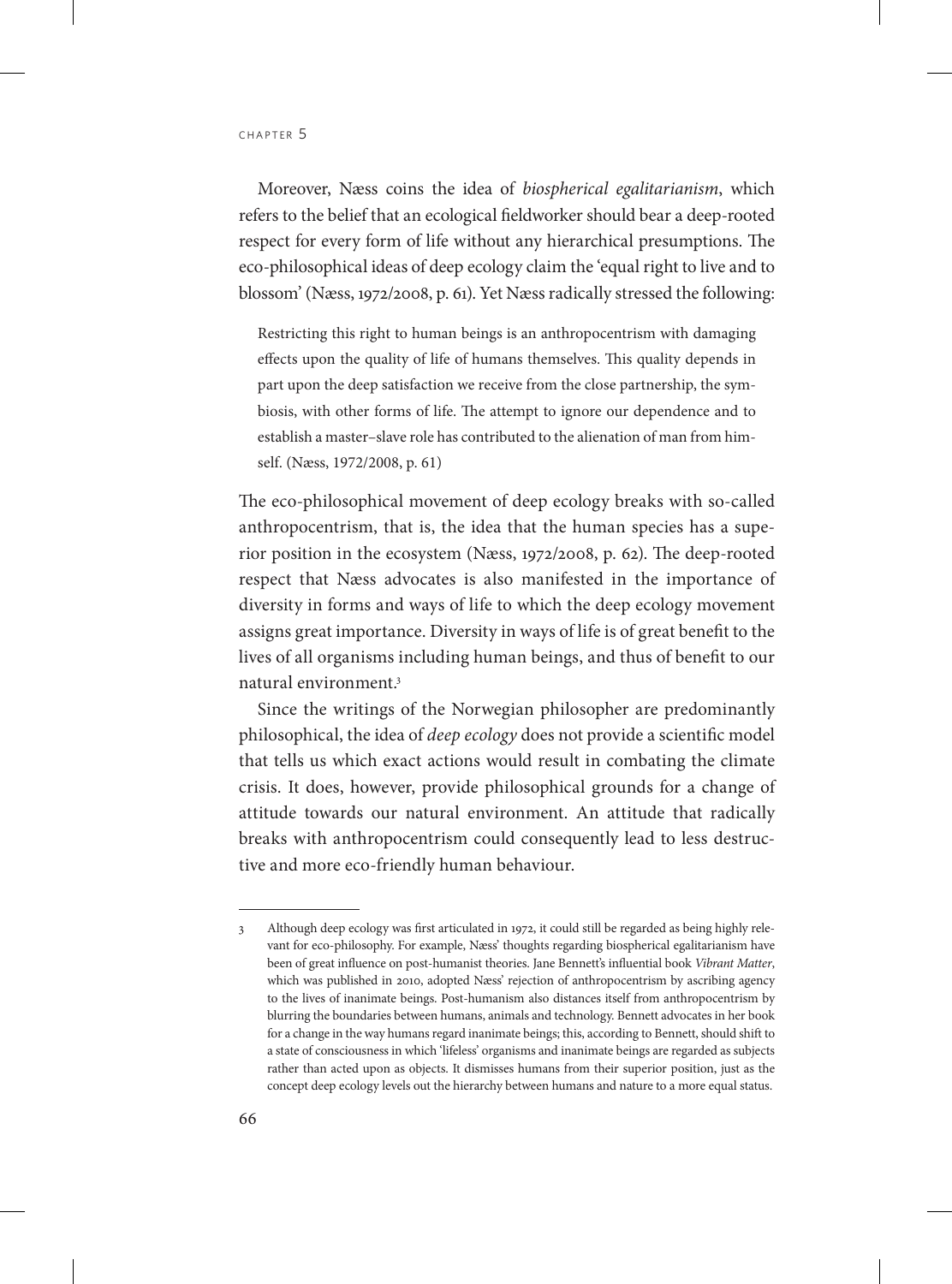# **Ecological Consciousness or Destructive Anthropocentrism?**

Advocating deep ecology and therefore rejecting anthropocentrism could be a major asset in the goal of ecological art to make an audience hyperaware of the climate crisis while similarly presenting a different, deep ecological attitude. However, Olafur Eliasson's *Ice Watch* demonstrates that rejecting anthropocentrism entirely is almost an unreachable goal for ecological art. Since art can be seen as something that is predominantly human-made and is also meant for humans, eco art is almost placed in an anthropocentric trap that it cannot escape from (as further discussed by Trydal in Chapter 11). This anthropocentric trap that *Ice Watch* can be found in gives the artwork its paradoxicality: even though it aims to heighten awareness around climate change, it does not display deep-ecological ethics because *Ice Watch* relies on an anthropocentric attitude in order to advocate for a less destructive and perhaps more deepecological attitude towards the environment. Disrupting Greenland's glacial ecosystem by removing ice blocks from their natural habitat in order to deliver an experience to an audience is a highly anthropocentric act—but this does not mean that Eliasson's *Ice Watch* cannot stress the benefits of an ethical reorientation towards our natural environment.

Eliasson seems to be 'staying with the trouble' of disruptive and intervening anthropocentric behaviour, in order to be able to confront the audience with the consequences of placing human beings at the top of a hierarchy of all organisms. This might make *Ice Watch* slightly paradoxical as an ecological artwork, but it does not have to mean that it failed to affect people that haptically engaged with the ice blocks in front of the City Hall. Donna Haraway's book advocates 'staying with the trouble,' which calls for learning to live with trouble in times of climate emergencies instead of focusing on a trouble-free future (Haraway, 2016, p. 7). Haraway's term *Chthulucene* refers to the age in which we live right now. As she explains, this is 'the timeplace for learning to stay with the trouble of living and dying in response-ability on a damaged earth' (Haraway 2016, p. 8). Part of the *Chthulucene* is the *chthonic ones*: the ones who expose and demonstrate the consequences of Anthropocentric living (Haraway, 2016, p. 8).